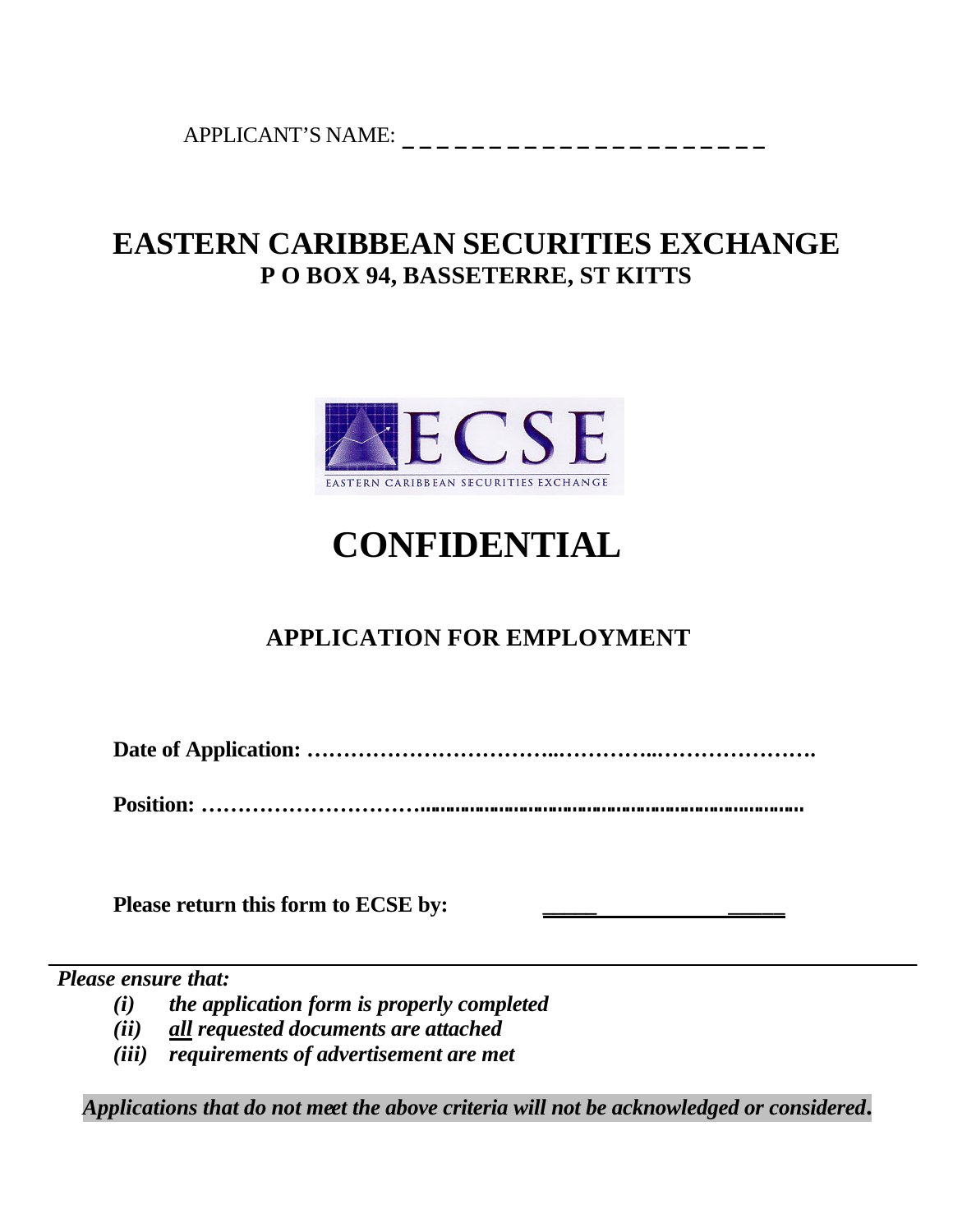#### **INSTRUCTIONS Please answer** *each* **question. Type or print in ink. Use additional paper if necessary. Read carefully.**

| <b>Family Name</b><br>1.                                                                                                  | <b>First Name</b>                                      |                           |                    | Middle Name                |      |                     |                                                        |                                 | Maiden Name, if applicable |
|---------------------------------------------------------------------------------------------------------------------------|--------------------------------------------------------|---------------------------|--------------------|----------------------------|------|---------------------|--------------------------------------------------------|---------------------------------|----------------------------|
| Date of Birth<br>2.                                                                                                       | 3. Place of Birth                                      |                           |                    | 4. Nationality at Birth    |      |                     | 5. Present Nationality                                 |                                 | 6. Gender                  |
| 7. Marital Status:                                                                                                        | Widowed<br>Single<br>Married<br>Separated<br>Div orced |                           |                    |                            |      |                     |                                                        |                                 |                            |
| 8. Permanent Address                                                                                                      |                                                        |                           | 9. Present Address |                            |      |                     | 10. Present Telephone No.                              |                                 |                            |
|                                                                                                                           |                                                        |                           |                    |                            |      | Home:               |                                                        |                                 |                            |
|                                                                                                                           |                                                        |                           |                    |                            |      | Work:               |                                                        |                                 |                            |
| 11. Have you any dependents?                                                                                              | Yes                                                    | No                        |                    |                            |      |                     | If the answer is "Yes" give the following information: |                                 |                            |
| Name                                                                                                                      | Date of Birth                                          |                           | Relationship       |                            | Name |                     | Date of Birth                                          |                                 | Relationship               |
|                                                                                                                           |                                                        |                           |                    |                            |      |                     |                                                        |                                 |                            |
|                                                                                                                           |                                                        |                           |                    |                            |      |                     |                                                        |                                 |                            |
|                                                                                                                           |                                                        |                           |                    |                            |      |                     |                                                        |                                 |                            |
|                                                                                                                           |                                                        |                           |                    |                            |      |                     |                                                        |                                 |                            |
| 12. Name, Relationship, and Address of next of kin:                                                                       |                                                        |                           |                    |                            |      |                     |                                                        |                                 |                            |
| 13. What is your preferred field of work?                                                                                 |                                                        |                           |                    |                            |      |                     |                                                        |                                 |                            |
| 14. Have you previously submitted an application for employment with the ECSE?                                            |                                                        |                           |                    |                            |      |                     |                                                        |                                 |                            |
| If "Yes" give date $\_\_\_\_\_\_\_\_\_\_\_\_\_\_\_\_\_\_\_\_\_\_\_\_\_\_\_\_\_\_$<br>Yes<br>No                            |                                                        |                           |                    |                            |      |                     |                                                        |                                 |                            |
| 15. KNOWLEDGE OF LANGUAGES                                                                                                |                                                        |                           |                    |                            |      |                     |                                                        |                                 |                            |
| <b>LANGUAGE</b>                                                                                                           |                                                        | <b>READ</b><br><b>Not</b> |                    | <b>WRITE</b><br><b>Not</b> |      | <b>SPEAK</b><br>Not |                                                        | <b>UNDERSTAND</b><br><b>Not</b> |                            |
|                                                                                                                           | Easily                                                 | Easily                    | Easily             | Easily                     |      | Easily              | Easily                                                 | Easily                          | Easily                     |
|                                                                                                                           |                                                        |                           |                    |                            |      |                     |                                                        |                                 |                            |
|                                                                                                                           |                                                        |                           |                    |                            |      |                     |                                                        |                                 |                            |
|                                                                                                                           |                                                        |                           |                    |                            |      |                     |                                                        |                                 |                            |
| List any office machines or equipment you<br>16. For Clerical grades only – indicate speed in words per minute<br>can use |                                                        |                           |                    |                            |      |                     |                                                        |                                 |                            |
| Typing                                                                                                                    | English                                                |                           | Other Languages    |                            |      |                     |                                                        |                                 |                            |
| Shorthand                                                                                                                 |                                                        |                           |                    |                            |      |                     |                                                        |                                 |                            |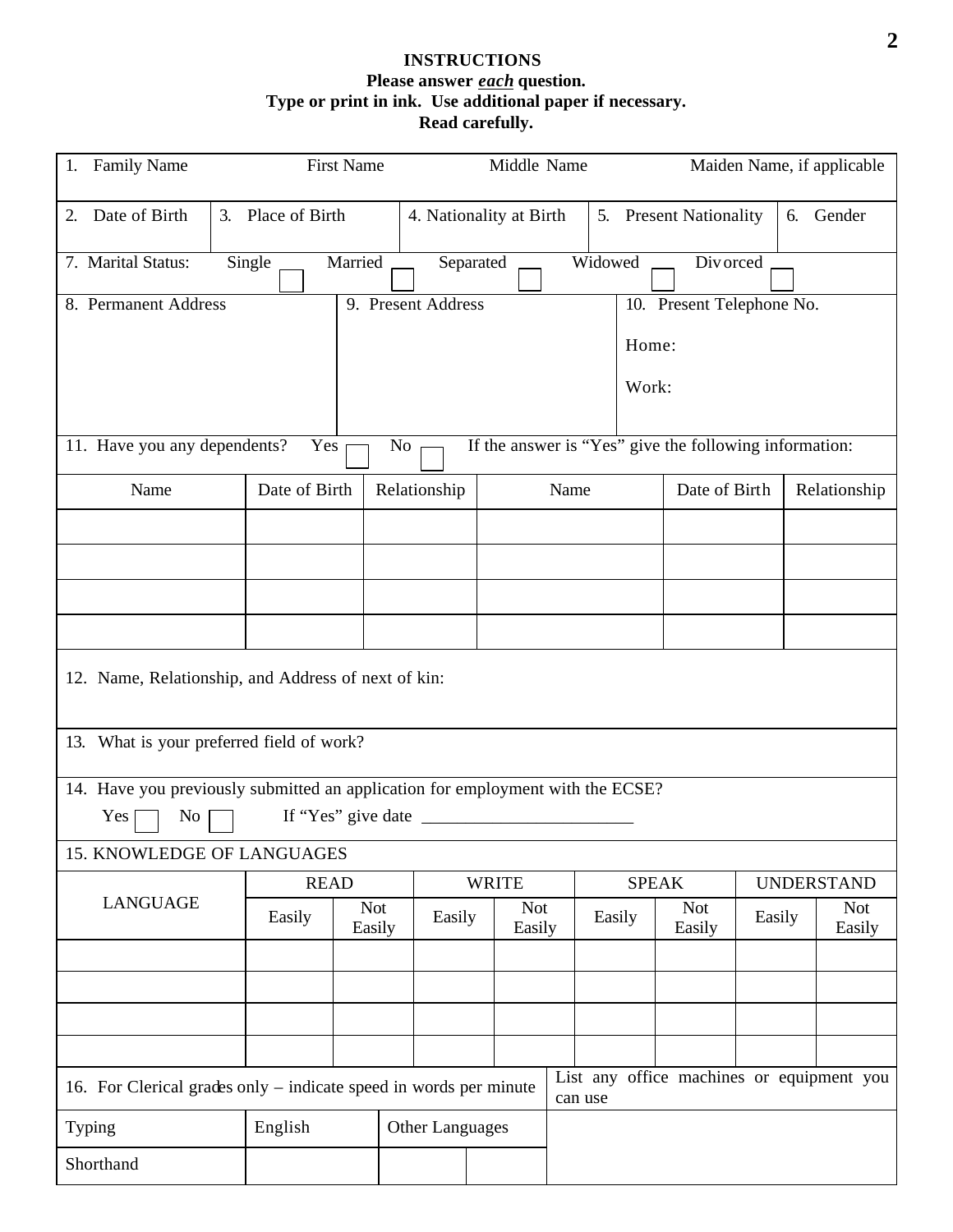### 17. EDUCATION: Give full details

|  |  | A. University of Specialised Training |  |
|--|--|---------------------------------------|--|
|--|--|---------------------------------------|--|

| Name, Place and Country | <b>Years Attended</b> |    | Degrees and Certificates         | Main Course of |
|-------------------------|-----------------------|----|----------------------------------|----------------|
|                         | From                  | To | Obtained (please indicate grade) | Study          |
|                         |                       |    |                                  |                |
|                         |                       |    |                                  |                |
|                         |                       |    |                                  |                |
|                         |                       |    |                                  |                |
|                         |                       |    |                                  |                |
|                         |                       |    |                                  |                |
|                         |                       |    |                                  |                |

#### B. SCHOOLS OR OTHER FORMAL TRAINING OR EDUCATION FROM AGE 12 (eg high school, technical school, or apprenticeship)

| Name, Place and Country                                                                            | Type | <b>Years Attended</b> |                | <b>Subjects Obtained</b> |  |  |
|----------------------------------------------------------------------------------------------------|------|-----------------------|----------------|--------------------------|--|--|
|                                                                                                    |      | From                  | T <sub>o</sub> | (please indicate grades) |  |  |
|                                                                                                    |      |                       |                |                          |  |  |
|                                                                                                    |      |                       |                |                          |  |  |
|                                                                                                    |      |                       |                |                          |  |  |
|                                                                                                    |      |                       |                |                          |  |  |
|                                                                                                    |      |                       |                |                          |  |  |
|                                                                                                    |      |                       |                |                          |  |  |
|                                                                                                    |      |                       |                |                          |  |  |
|                                                                                                    |      |                       |                |                          |  |  |
| 18. LIST PROFESSIONAL SOCIETIES AND ACTIVITIES IN CIVIC, PUBLIC OR INTERNATIONAL<br><b>AFFAIRS</b> |      |                       |                |                          |  |  |
|                                                                                                    |      |                       |                |                          |  |  |
|                                                                                                    |      |                       |                |                          |  |  |
|                                                                                                    |      |                       |                |                          |  |  |
|                                                                                                    |      |                       |                |                          |  |  |
| 19. LIST ANY SIGNIFICANT PUBLICATIONS YOU HAVE WRITTEN                                             |      |                       |                |                          |  |  |
|                                                                                                    |      |                       |                |                          |  |  |
|                                                                                                    |      |                       |                |                          |  |  |
|                                                                                                    |      |                       |                |                          |  |  |
|                                                                                                    |      |                       |                |                          |  |  |
| 20. LIST ANY AWARDS RECEIVED                                                                       |      |                       |                |                          |  |  |
|                                                                                                    |      |                       |                |                          |  |  |
|                                                                                                    |      |                       |                |                          |  |  |
|                                                                                                    |      |                       |                |                          |  |  |
|                                                                                                    |      |                       |                |                          |  |  |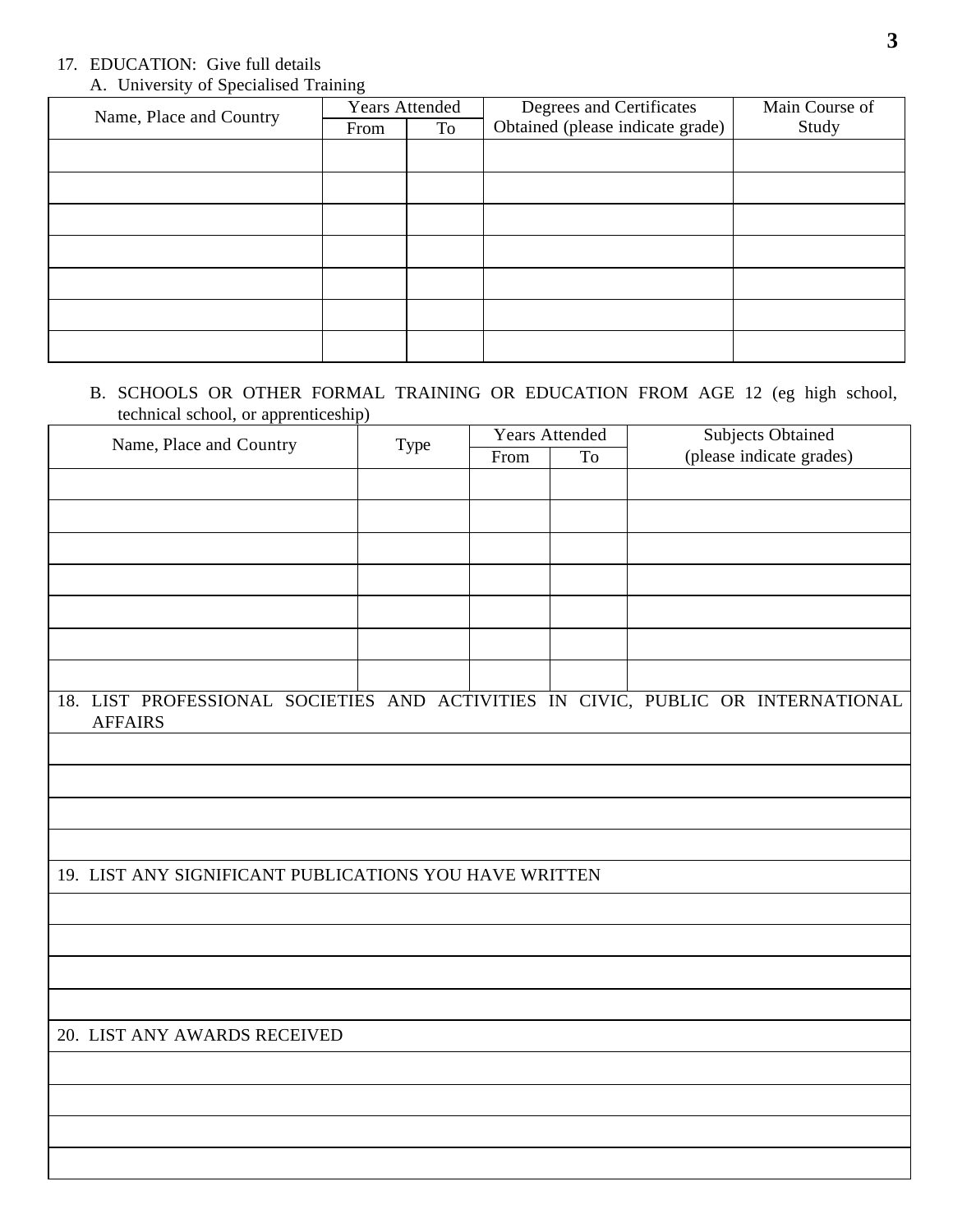| Period Employed<br>Title of Post and<br>Name and Address of<br>Reason for<br>Last Salary<br><b>Brief Description of Duties</b><br>Employer<br>Leaving<br>From<br>To<br>22. LIST YOUR MAJOR CONTRIBUTIONS TO YOUR CURRENT OR LAST EMPLOYER:<br>23. Have you ever been convicted of a criminal offence (excluding minor traffic violations)?<br>Yes<br>$\overline{N}$<br>If "Yes", give full particulars of each case in an attached statement.<br>23. If offered employment how soon after can you assume duty? | 21. EMPLOYMENT RECORD (Start with the present or last employment and go backwards) |  |  |  |  |  |  |
|----------------------------------------------------------------------------------------------------------------------------------------------------------------------------------------------------------------------------------------------------------------------------------------------------------------------------------------------------------------------------------------------------------------------------------------------------------------------------------------------------------------|------------------------------------------------------------------------------------|--|--|--|--|--|--|
|                                                                                                                                                                                                                                                                                                                                                                                                                                                                                                                |                                                                                    |  |  |  |  |  |  |
|                                                                                                                                                                                                                                                                                                                                                                                                                                                                                                                |                                                                                    |  |  |  |  |  |  |
|                                                                                                                                                                                                                                                                                                                                                                                                                                                                                                                |                                                                                    |  |  |  |  |  |  |
|                                                                                                                                                                                                                                                                                                                                                                                                                                                                                                                |                                                                                    |  |  |  |  |  |  |
|                                                                                                                                                                                                                                                                                                                                                                                                                                                                                                                |                                                                                    |  |  |  |  |  |  |
|                                                                                                                                                                                                                                                                                                                                                                                                                                                                                                                |                                                                                    |  |  |  |  |  |  |
|                                                                                                                                                                                                                                                                                                                                                                                                                                                                                                                |                                                                                    |  |  |  |  |  |  |
|                                                                                                                                                                                                                                                                                                                                                                                                                                                                                                                |                                                                                    |  |  |  |  |  |  |
|                                                                                                                                                                                                                                                                                                                                                                                                                                                                                                                |                                                                                    |  |  |  |  |  |  |
|                                                                                                                                                                                                                                                                                                                                                                                                                                                                                                                |                                                                                    |  |  |  |  |  |  |
|                                                                                                                                                                                                                                                                                                                                                                                                                                                                                                                |                                                                                    |  |  |  |  |  |  |
|                                                                                                                                                                                                                                                                                                                                                                                                                                                                                                                |                                                                                    |  |  |  |  |  |  |
|                                                                                                                                                                                                                                                                                                                                                                                                                                                                                                                |                                                                                    |  |  |  |  |  |  |
|                                                                                                                                                                                                                                                                                                                                                                                                                                                                                                                |                                                                                    |  |  |  |  |  |  |
|                                                                                                                                                                                                                                                                                                                                                                                                                                                                                                                |                                                                                    |  |  |  |  |  |  |
|                                                                                                                                                                                                                                                                                                                                                                                                                                                                                                                |                                                                                    |  |  |  |  |  |  |
|                                                                                                                                                                                                                                                                                                                                                                                                                                                                                                                |                                                                                    |  |  |  |  |  |  |
|                                                                                                                                                                                                                                                                                                                                                                                                                                                                                                                |                                                                                    |  |  |  |  |  |  |
|                                                                                                                                                                                                                                                                                                                                                                                                                                                                                                                |                                                                                    |  |  |  |  |  |  |
|                                                                                                                                                                                                                                                                                                                                                                                                                                                                                                                |                                                                                    |  |  |  |  |  |  |
|                                                                                                                                                                                                                                                                                                                                                                                                                                                                                                                |                                                                                    |  |  |  |  |  |  |
|                                                                                                                                                                                                                                                                                                                                                                                                                                                                                                                |                                                                                    |  |  |  |  |  |  |
|                                                                                                                                                                                                                                                                                                                                                                                                                                                                                                                |                                                                                    |  |  |  |  |  |  |
|                                                                                                                                                                                                                                                                                                                                                                                                                                                                                                                |                                                                                    |  |  |  |  |  |  |
|                                                                                                                                                                                                                                                                                                                                                                                                                                                                                                                |                                                                                    |  |  |  |  |  |  |
|                                                                                                                                                                                                                                                                                                                                                                                                                                                                                                                |                                                                                    |  |  |  |  |  |  |
|                                                                                                                                                                                                                                                                                                                                                                                                                                                                                                                |                                                                                    |  |  |  |  |  |  |
|                                                                                                                                                                                                                                                                                                                                                                                                                                                                                                                |                                                                                    |  |  |  |  |  |  |
|                                                                                                                                                                                                                                                                                                                                                                                                                                                                                                                |                                                                                    |  |  |  |  |  |  |
|                                                                                                                                                                                                                                                                                                                                                                                                                                                                                                                |                                                                                    |  |  |  |  |  |  |
|                                                                                                                                                                                                                                                                                                                                                                                                                                                                                                                |                                                                                    |  |  |  |  |  |  |
|                                                                                                                                                                                                                                                                                                                                                                                                                                                                                                                |                                                                                    |  |  |  |  |  |  |
|                                                                                                                                                                                                                                                                                                                                                                                                                                                                                                                |                                                                                    |  |  |  |  |  |  |
|                                                                                                                                                                                                                                                                                                                                                                                                                                                                                                                |                                                                                    |  |  |  |  |  |  |
|                                                                                                                                                                                                                                                                                                                                                                                                                                                                                                                |                                                                                    |  |  |  |  |  |  |